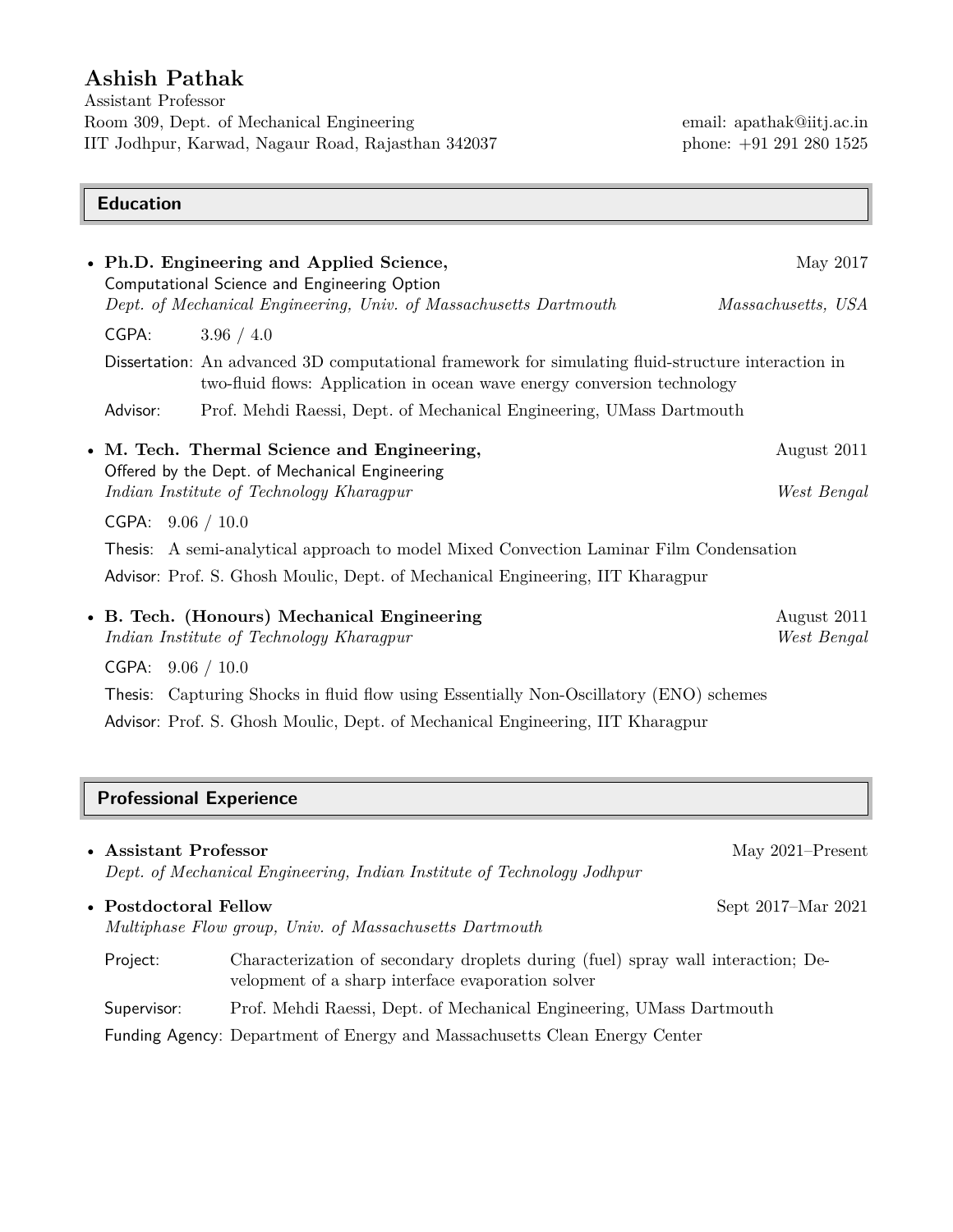**Awards and Scholarships**

| <b>Nature</b>   | Name                                                | Awarded by                                                                                | Awarded for                                                                                                                                                                                          | Year |
|-----------------|-----------------------------------------------------|-------------------------------------------------------------------------------------------|------------------------------------------------------------------------------------------------------------------------------------------------------------------------------------------------------|------|
| Award           | Milton Van Dyke<br>Award                            | American Physical<br>Society                                                              | Submission titled "Impact of high-speed<br>diesel drop trains—pursuing cleaner diesel<br>engines" at American Physical Society-<br>Division of Fluid Dynamics (APS-DFD)<br>meeting, Chicago, 2020    | 2020 |
| Award           | Best Poster Award                                   | Center for Scientific<br>Computing and<br>Visualization Center,<br><b>UMass Dartmouth</b> | Poster titled "Advanced computational<br>simulations of ocean wave energy con-<br>verter" at High Perfomance Computing<br>Day, UMass Dartmouth                                                       | 2016 |
| Award           | APS Travel Grant                                    | American Physical<br>Society                                                              | Attending American Physical Society-<br>Division of Fluid Dynamics (APS-DFD)<br>meeting, San Francisco, 2014                                                                                         | 2014 |
| Fellow-<br>ship | Doctoral Fellowship UMass Dartmouth                 |                                                                                           | Supporting first year of PhD at UMass<br>Dartmouth                                                                                                                                                   | 2012 |
| Prize           | Institute Silver<br>Medal                           | <b>IIT</b> Kharagpur                                                                      | Securing highest CGPA at the end at the<br>end of 10th semester in Mechanical Engi-<br>neering Dual Degree program                                                                                   | 2011 |
| Prize           | Dwarka Nath Singh IIT Kharagpur<br>Memorial Prize   |                                                                                           | Best outgoing Dual Degree student of<br>the Department of Mechanical Engineer-<br>ing scoring the highest CGPA at the end<br>of the 10th Semester among all the degree<br>students of the department | 2011 |
| Award           | Certificate of Merit Central Board of<br>in Physics | Secondary Education                                                                       | Outstanding academic performance and<br>being among the top $0.1\%$ of the successful<br>candidates in All India Senior Secondary<br>School Certificate Examination (AISSCE)                         | 2005 |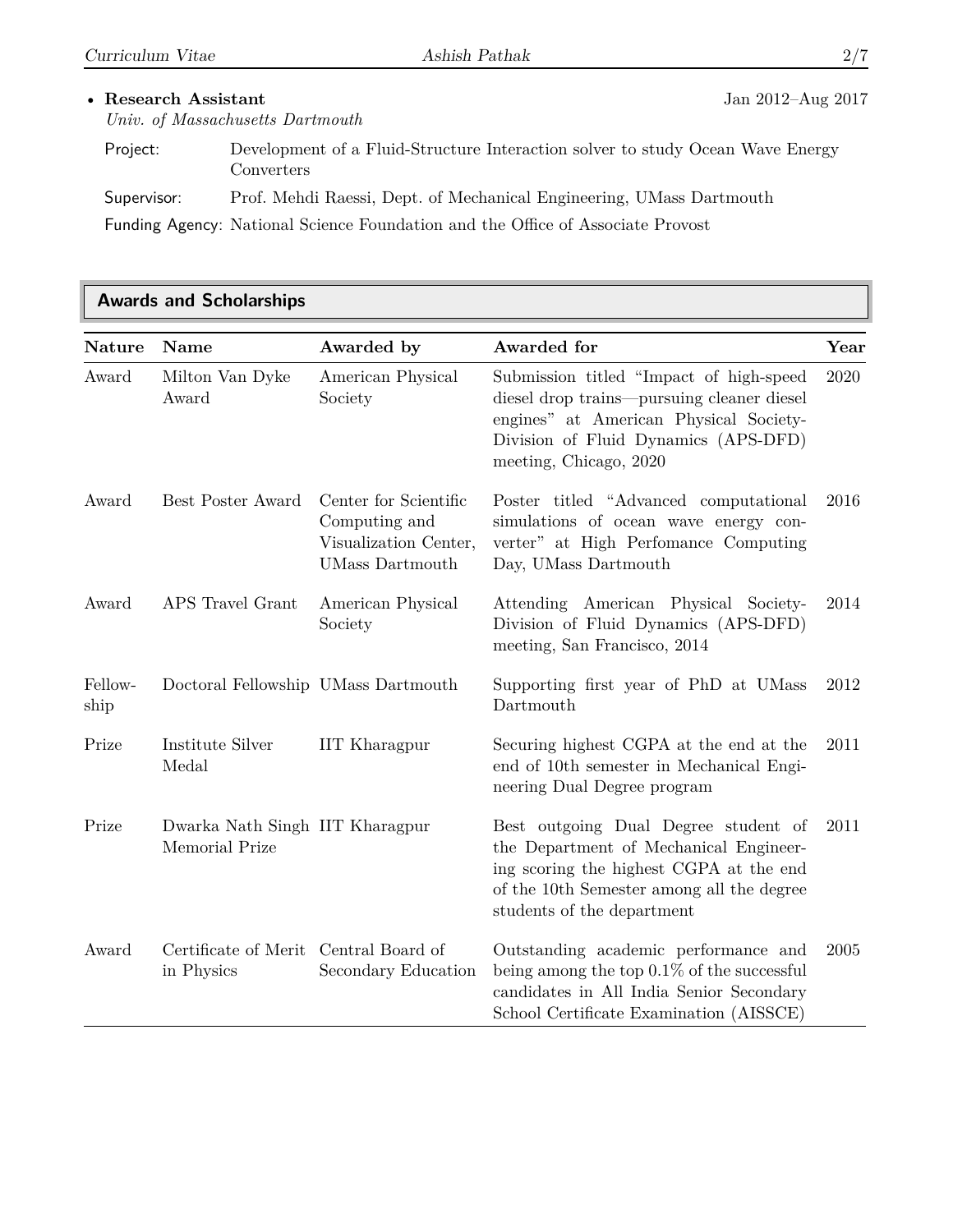**Peer Reviewed Publications** Citations<sup>[1](#page-2-0)</sup> = 182, h-index = 7, i10-index = 5

# **Journal Articles**

- [1] **A. Pathak** and M. Raessi. "An Implicit, Sharp Numerical Treatment of Viscous Terms at Arbitrarily Shaped Liquid-Gas Interfaces in Evaporative Flows". In: *Journal of Computational Physics* 418 (Oct. 2020), p. 109625. ISSN: 00219991. DOI: [10.1016/j.jcp.2020.109625](https://doi.org/10.1016/j.jcp.2020.109625).
- [2] D. Markt, **A. Pathak**, M. Raessi, S.-Y. Lee, and R. Torelli. "Computational Characterization of the Secondary Droplets Formed during the Impingement of a Train of Ethanol Drops". In: *International Journal of Engine Research* 21.2 (Feb. 2020), pp. 248–262. ISSN: 1468-0874, 2041-3149. DOI: [10.1177/](https://doi.org/10.1177/1468087419879623) [1468087419879623](https://doi.org/10.1177/1468087419879623).
- [3] **A. Pathak** and M. Raessi. "Steady-State and Transient Solutions to Drop Evaporation in a Finite Domain: Alternative Benchmarks to the *d* <sup>2</sup> Law". In: *International Journal of Heat and Mass Transfer* 127 (Dec. 1, 2018), pp. 1147–1158. issn: 0017-9310. doi: [10.1016/j.ijheatmasstransfer.2018.](https://doi.org/10.1016/j.ijheatmasstransfer.2018.06.071) [06.071](https://doi.org/10.1016/j.ijheatmasstransfer.2018.06.071).
- [4] D. P. Markt Jr., **A. Pathak**, and M. Raessi. "Advanced Computational Simulations of Surface Impingement of a Train of Ethanol Drops: A Pathway to Developing Spray-Wall Interaction Submodels". In: *Computing in Science & Engineering* 20.4 (July 1, 2018), pp. 56–65. issn: 1521-9615. doi: [10.1109/MCSE.2018.042781326](https://doi.org/10.1109/MCSE.2018.042781326).
- [5] **A. Pathak**, C. Freniere, and M. Raessi. "Advanced Computational Simulations of Water Waves Interacting with Wave Energy Converters". In: *European Journal of Computational Mechanics* 26.1-2 (Mar. 4, 2017), pp. 172–204. issn: 1779-7179. doi: [10.1080/17797179.2017.1306829](https://doi.org/10.1080/17797179.2017.1306829).
- [6] C. Freniere, **A. Pathak**, M. Raessi, and G. Khanna. "The Feasibility of Amazon's Cloud Computing Platform for Parallel, GPU-Accelerated, Multiphase-Flow Simulations". In: *Computing in Science & Engineering* 18.5 (Aug. 26, 2016), pp. 68–77. ISSN: 1521-9615. DOI: [10.1109/MCSE.2016.94](https://doi.org/10.1109/MCSE.2016.94).
- [7] **A. Pathak** and M. Raessi. "A 3D, Fully Eulerian, VOF-Based Solver to Study the Interaction between Two Fluids and Moving Rigid Bodies Using the Fictitious Domain Method". In: *Journal of Computational Physics* 311 (Apr. 15, 2016), pp. 87–113. issn: 0021-9991. doi: [10.1016/j.jcp.](https://doi.org/10.1016/j.jcp.2016.01.025) [2016.01.025](https://doi.org/10.1016/j.jcp.2016.01.025).
- [8] **A. Pathak** and M. Raessi. "A Three-Dimensional Volume-of-Fluid Method for Reconstructing and Advecting Three-Material Interfaces Forming Contact Lines". In: *Journal of Computational Physics* 307 (Feb. 15, 2016), pp. 550–573. issn: 0021-9991. doi: [10.1016/j.jcp.2015.11.062](https://doi.org/10.1016/j.jcp.2015.11.062).
- [9] A. Ghasemi, **A. Pathak**, and M. Raessi. "Computational Simulation of the Interactions between Moving Rigid Bodies and Incompressible Two-Fluid Flows". In: *Computers & Fluids* 94 (May 1, 2014), pp. 1–13. issn: 0045-7930. doi: [10.1016/j.compfluid.2014.01.027](https://doi.org/10.1016/j.compfluid.2014.01.027).

# **Conference Papers**

[10] D. P. Markt, L. Zhao, X. Zhu, **A. Pathak**, R. Torelli, S.-Y. Lee, and M. Raessi. "An experimental and computational study of a single droplet impinging on a dry surface". In: *14th International Conference on Liquid Atomization and Spray Systems* (Chicago, IL). 2018.

<span id="page-2-0"></span> $1$ Source: scholar.google.com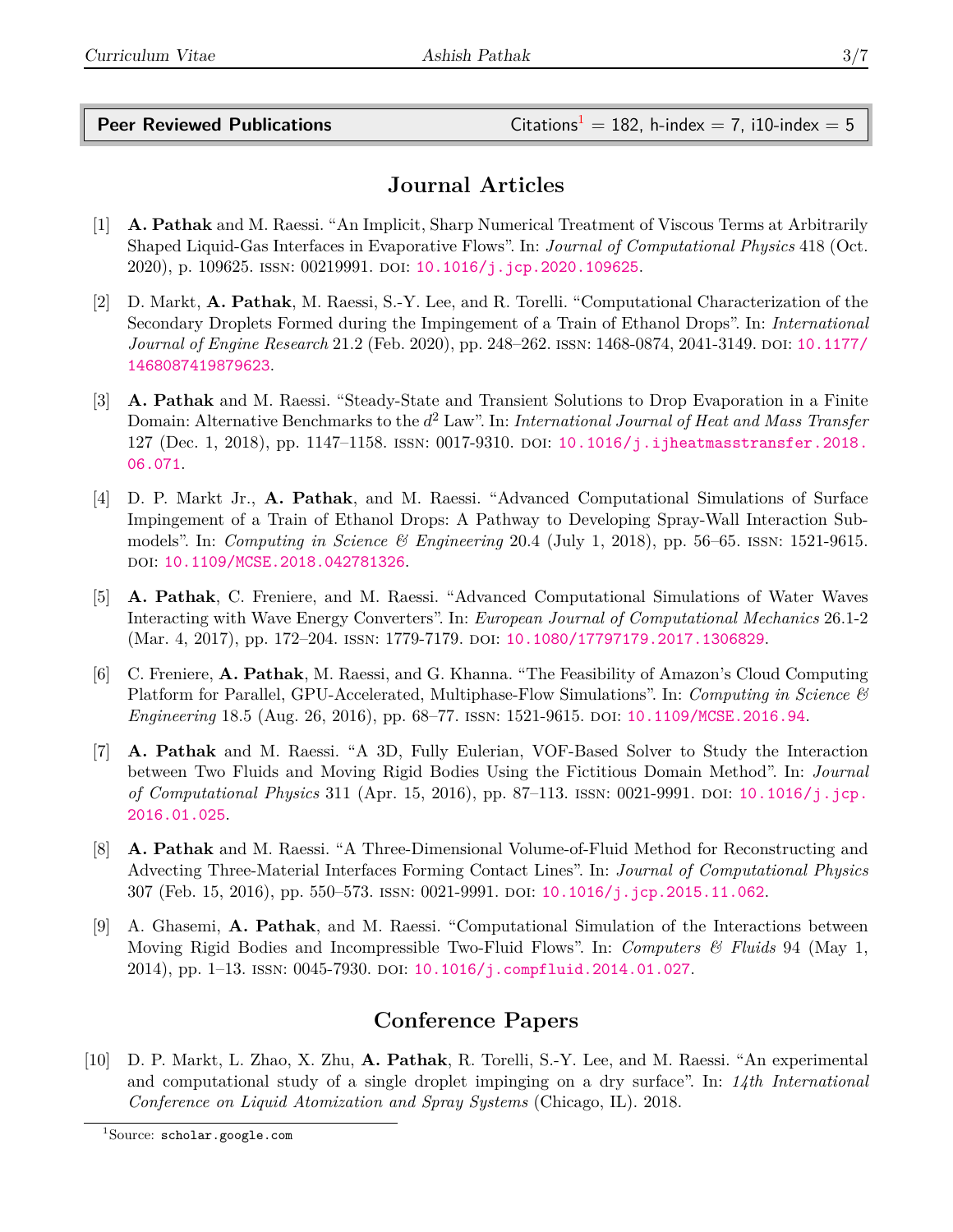[11] D. P. Markt, R. Torelli, **A. Pathak**, M. Raessi, S. Som, R. Scarcelli, S.-Y. Lee, and J. Naber. *Using a DNS Framework to Test a Splashed Mass Sub-Model for Lagrangian Spray Simulations*. SAE Technical Paper 2018-01-0297. Warrendale, PA: SAE International, Apr. 3, 2018. DOI: [10.4271/2018-01-0297](https://doi.org/10.4271/2018-01-0297).

| <b>Conference Presentations</b> |  |
|---------------------------------|--|
|                                 |  |

 $*$  indicates the presenter

- [1] C. Hoi<sup>\*</sup>, **A. Pathak**, and M. Raessi. "Computational investigation of plug flow dynamics and splitting through 3D multi-branching bifurcating lung airway models". In: *Bulletin of the American Physical Society*. 72nd Annual Meeting of the APS Division of Fluid Dynamics. APS-DFD (Seattle, WA). Vol. 64. 13. 2019.
- [2] D. Markt Jr<sup>\*</sup>, **A. Pathak**, M. Raessi, R. Torelli, and S.-Y. Lee. "On Splashing Dynamics of Diesel Drop Trains Under Engine-Relevant Impingement Conditions: a Computational Study". In: *Bulletin of the American Physical Society*. 72nd Annual Meeting of the APS Division of Fluid Dynamics. APS-DFD (Seattle, WA). Vol. 64. 13. 2019.
- [3] C. Hoi<sup>\*</sup>, **A. Pathak**, and M. Raessi. "3D computational investigation of plug motion and film deposition in straight and Y-shaped tubes with pre-wetted walls". In: *Bulletin of the American Physical Society*. 71st Annual Meeting of the APS Division of Fluid Dynamics. APS-DFD (Atlanta, GA). Vol. 63. 13. 2018.
- [4] D. Markt Jr<sup>\*</sup>, A. Pathak, M. Raessi, R. Torelli, R. Scarcelli, S. Som, S.-Y. Lee, and J. Naber. "Computational investigation of micron-sized diesel droplet trains impinging on thin liquid films". In: *Bulletin of the American Physical Society*. 71st Annual Meeting of the APS Division of Fluid Dynamics. APS-DFD (Atlanta, GA). Vol. 63. 13. 2018.
- [5] **A. Pathak** and M. Raessi<sup>\*</sup>. "Improving the numerical accuracy of sharp interface treatment of evaporation modeling". In: *Bulletin of the American Physical Society*. 71st Annual Meeting of the APS Division of Fluid Dynamics. APS-DFD (Atlanta, GA). Vol. 63. 13. 2018.
- [6] D. Markt Jr<sup>\*</sup>, A. Pathak, M. Raessi, S.-Y. Lee, and E. Zhao. "Computational Study of Droplet Trains Impacting a Smooth Solid Surface". In: *Bulletin of the American Physical Society*. 70th Annual Meeting of the APS Division of Fluid Dynamics. APS-DFD (Denver, CO). Vol. 62. 14. 2017.
- [7] **A. Pathak<sup>\*</sup>** and M. Raessi. "A fully Eulerian fictitious domain method to study interaction between moving structures and two-fluid flows". In: Southeastern Atlantic Section Conference (Tallahassee, FL). 2017.
- [8] **A. Pathak<sup>\*</sup>** and M. Raessi. "Towards a sharp-interface volume-of-fluid methodology for modeling evaporation". In: *Bulletin of the American Physical Society*. 70th Annual Meeting of the APS Division of Fluid Dynamics. APS-DFD (Denver, CO). Vol. 62. 14. 2017.
- [9] C. Freniere<sup>\*</sup>, **A. Pathak**, and M. Raessi. "Computational modeling of pitching cylinder-type ocean wave energy converters using 3D MPI-parallel simulations". In: *Bulletin of the American Physical Society*. 69th Annual Meeting of the APS Division of Fluid Dynamics. APS-DFD (Portland, OR). Vol. 61. 20. 2016.
- [10] **A. Pathak<sup>\*</sup>** and M. Raessi. "Computational simulations of the interaction of water waves with pitching flap-type ocean wave energy converters". In: *Bulletin of the American Physical Society*. 69th Annual Meeting of the APS Division of Fluid Dynamics. APS-DFD (Portland, OR). Vol. 61. 20. 2016.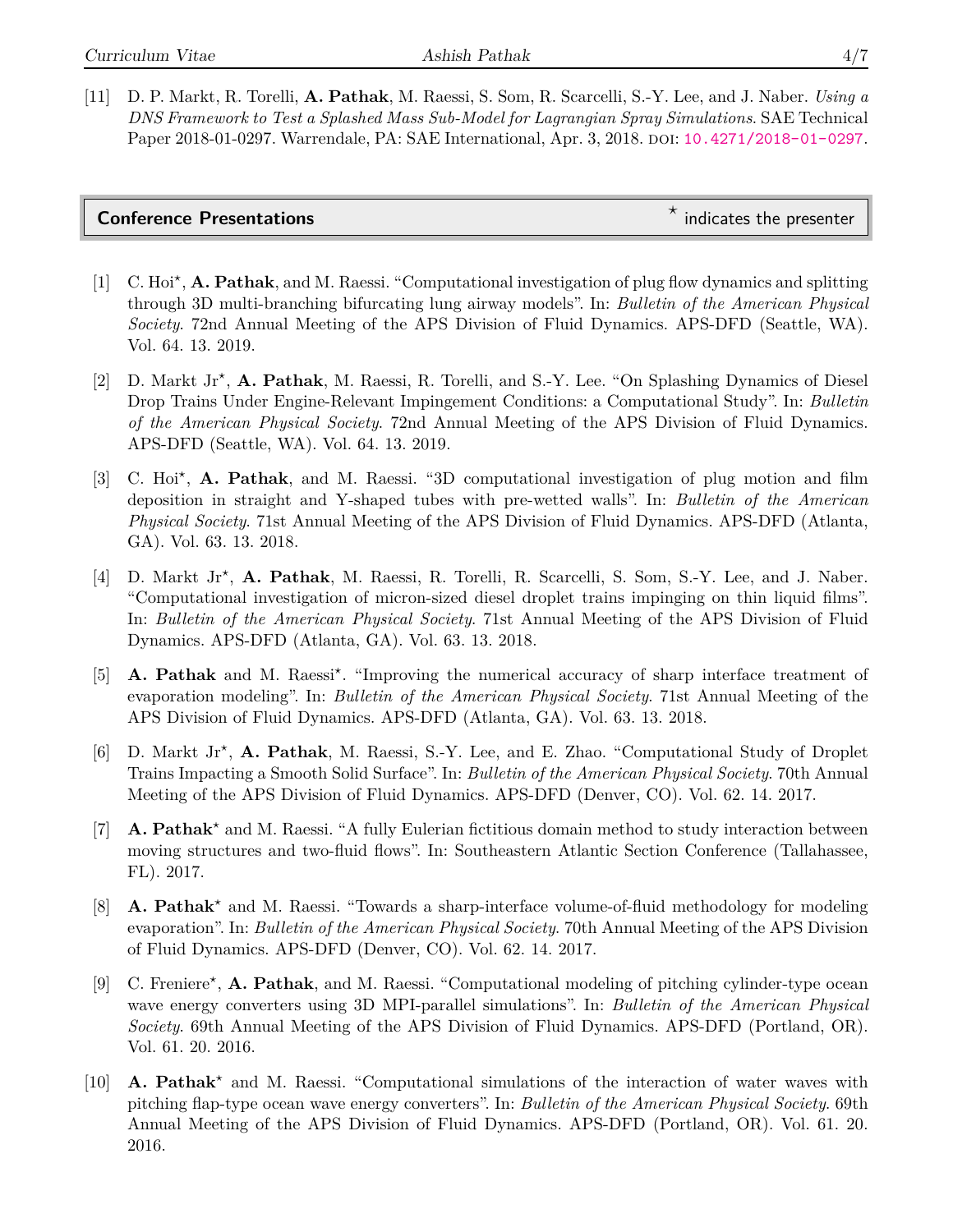- [11] M. Raessi<sup>\*</sup> and **A. Pathak**. "3D, GPU-accelerated and MPI-parallel simulations of two-fluid flows interacting with moving rigid bodies – application in renewable energy systems". In: International Conference of Multiphase Flow (Firenze, Italy). 2016.
- [12] C. Freniere<sup>\*</sup>, A. Pathak, M. Raessi, et al. "Feasibility of Amazon Cloud Computing Platform for Parallel Multi-phase Flow Simulations". In: *Bulletin of the American Physical Society*. 68th Annual Meeting of the APS Division of Fluid Dynamics. APS-DFD (Boston, MA). Vol. 60. 21. 2015.
- [13] **A. Pathak<sup>\*</sup>** and M. Raessi. "A 3D MPI-Parallel GPU-accelerated framework for simulating ocean wave energy converters". In: *Bulletin of the American Physical Society*. 68th Annual Meeting of the APS Division of Fluid Dynamics. APS-DFD (Boston, MA). Vol. 60. 21. 2015.
- [14] **A. Pathak** and M. Raessi<sup>\*</sup>. "An advanced computational framework for analysis of ocean wave energy converters". In: 9th International Conference on Energy Sustainability (San Diego, CA). ASME. 2015.
- [15] **A. Pathak<sup>\*</sup>** and M. Raessi. "A 3D GPU-accelerated MPI-parallel computational tool for simulating interaction of moving rigid bodies with two-fluid flows". In: *Bulletin of the American Physical Society*. 67th Annual Meeting of the APS Division of Fluid Dynamics. APS-DFD (San Francisco, CA). Vol. 59. 20. 2014.
- [16] **A. Pathak**<sup>\*</sup> and M. Raessi. "Towards an advanced computational framework for 3D simulations of Ocean Wave Energy Converters". In: 8th International Conference on Energy Sustainability (Boston, MA). ASME. 2014.
- [17] A. Ghasemi, A. Pathak, R. Chiodi, and M. Raessi<sup>\*</sup>. "Computational simulation of the interactions between water waves and two-dimensional wave energy converters". In: *Bulletin of the American Physical Society*. 66th Annual Meeting of the APS Division of Fluid Dynamics. APS-DFD (Pittsburg, PA). Vol. 58. 18. 2013.
- [18] A. Ghasemi<sup>\*</sup>, **A. Pathak**, and M. Raessi. "Computational simulations of wave energy converters by solving the Navier-Stokes equations". In: 4th Annual Marine Renewable Energy Technical Conference (Providence, RI). 2013.
- [19] A. Ghasemi, A. Pathak, and M. Raessi<sup>\*</sup>. "Numerical modeling of the interaction between moving solid structures and two-fluid flows: Application in ocean wave energy converters". In: Conference on Computational Science and Engineering (Boston, MA). SIAM. 2013.
- [20] **A. Pathak<sup>\*</sup>** and M. Raessi. "Three-dimensional advected normals method for calculating interfacial normals and curvatures in two-phase flows". In: *Bulletin of the American Physical Society*. 66th Annual Meeting of the APS Division of Fluid Dynamics. APS-DFD (Pittsburg, PA). Vol. 58. 18. 2013.
- [21] A. Ghasemi<sup>\*</sup>, A. Pathak, and M. Raessi. "Computational simulation of ocean wave energy converters using the fast fictitious domain method". In: *Bulletin of the American Physical Society*. 65th Annual Meeting of the APS Division of Fluid Dynamics. APS-DFD (San Diego, CA). Vol. 57. 17. 2012.
- [22] **A. Pathak**<sup>\*</sup> and M. Raessi. "A GPU-accelerated interfacial flow solver with advected normals: Application to contact line problems". In: *Bulletin of the American Physical Society*. 65th Annual Meeting of the APS Division of Fluid Dynamics. APS-DFD (San Diego, CA). Vol. 57. 17. 2012.
- [23] M. Raessi<sup>\*</sup>, A. Pathak, J. Mostaghimi, and B. Markus. "On the accuracy and performance of the advected normals approach in simulating interfacial flows". In: International Conference on Numerical Methods in Multiphase flows (University Park, PA). 2012.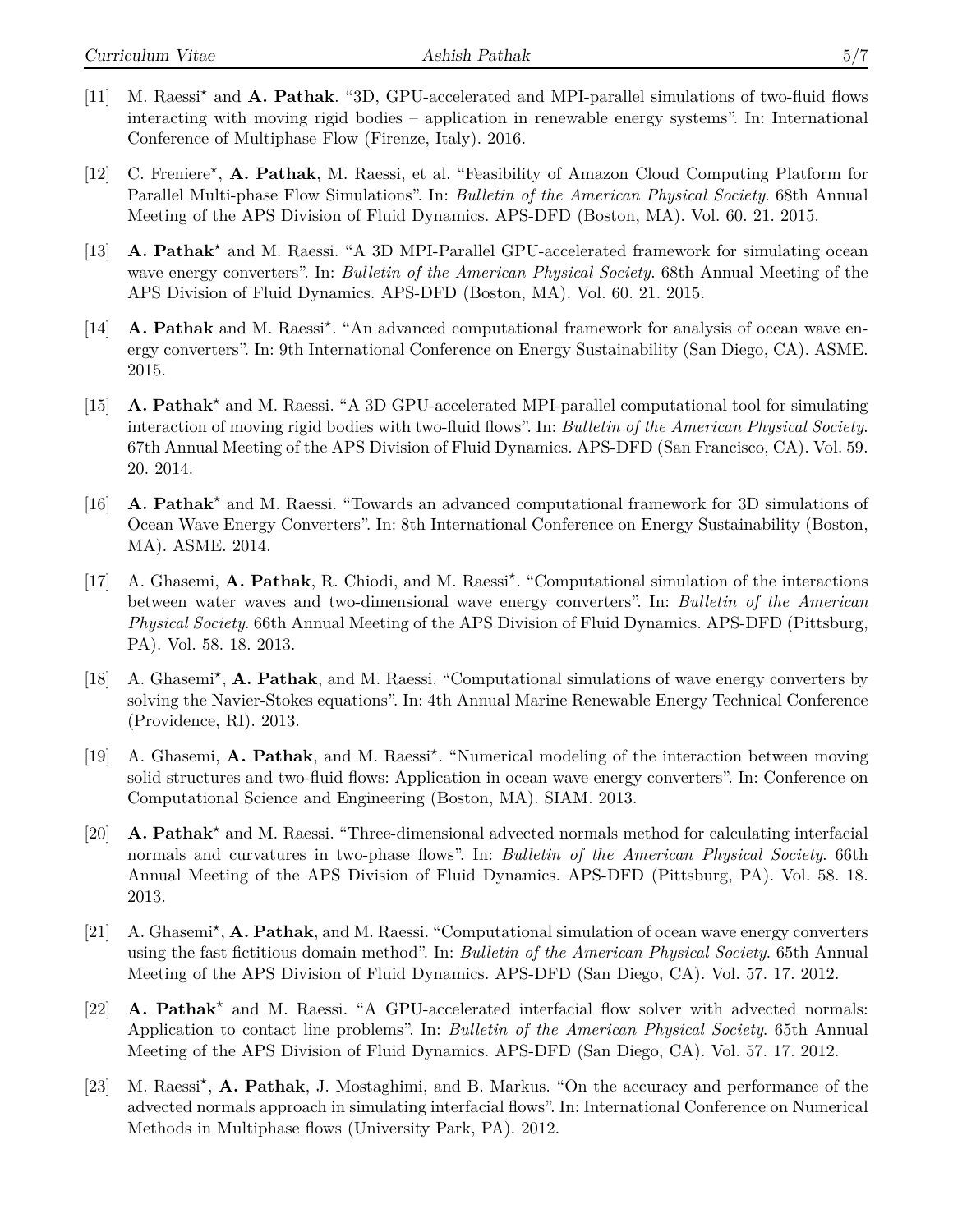## **Teaching Assignment**

- Dept. of Mechanical Engineering, Univ. of Massachusetts Dartmouth
	- **–** EGR 242: Engineering Mechanics II: Dynamics
- Dept. of Mechanical Engineering, Indian Institute of Technology Jodhpur
	- **–** MEP1010: Engineering Visualization
	- **–** MEP1020: Engineering Realization
	- **–** EEL2070: Modelling and Simulation
	- **–** ME312: IC Engines
- **–** MEP7010: Engineering Fluids Lab
- **–** MEL7370: Microfluidics Technology
- **–** MEL7450: Hydropower
- **–** MEL7550: Turbulence

### **Academic Services**

- Reviewed manuscripts for publications in:
	- **–** Applied Ocean Research
	- **–** Computer and Fluids
	- **–** International Journal of Computational Fluid Dynamics
	- **–** International Journal of Engine Research
	- **–** Journal of Computational Physics
	- **–** Ocean Engineering
	- **–** Physics of Fluids

#### **Research Interests**

- Fluid-Structure Interaction
- Ocean energy
- Phase-change problems
- Multiphase flows
- High Performance Computing

#### **Skills**

| Programming Languages: | Fortran, C, $C++$ (including $std=c++11$ ), CUDA |
|------------------------|--------------------------------------------------|
| Build Tools:           | GNU Make, CMake                                  |
| Parallel Computing:    | MPI, GPGPU                                       |
| Scripting Languages:   | EES, MATLAB, Python, Bash, Vimscript             |